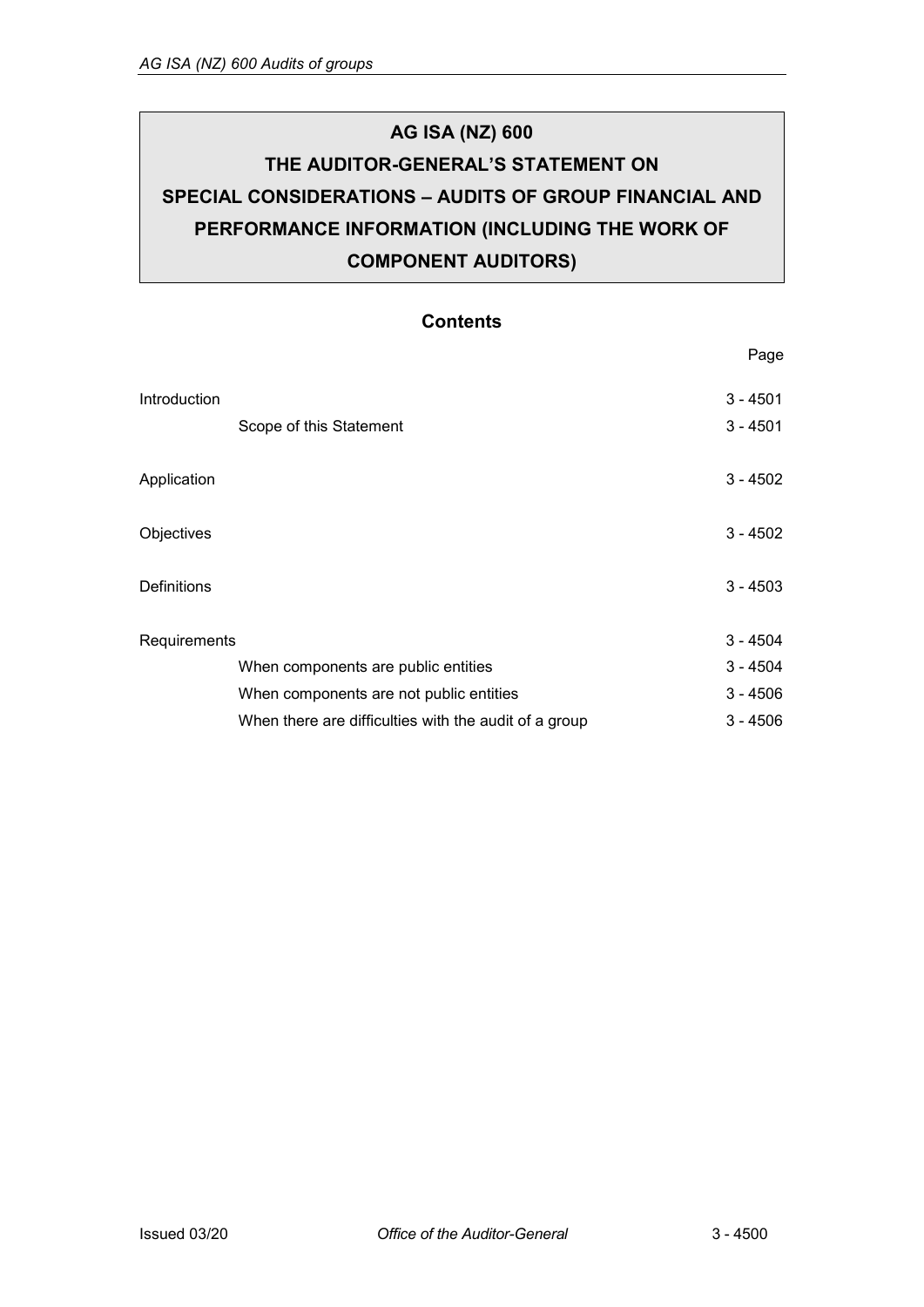### <span id="page-1-0"></span>**Introduction**

#### <span id="page-1-1"></span>**Scope of this Statement**

- 1. This Auditor-General's Auditing Statement applies to group audits where the parent is a public entity in New Zealand and:
	- (a) establishes the Auditor-General's requirements in relation to ISA (NZ) 600: *Special Considerations – Audits of Group Financial Statements* (ISA (NZ)  $600$ ;<sup>[1](#page-1-3)</sup> and
	- (b) provides additional guidance to reflect the public sector perspective.
- 2. This Statement clarifies the extent to which the requirements in ISA (NZ) 600 apply to the annual audits of public entity groups, which is illustrated in Figure 1. Clarity is needed because:
	- (a) ISA (NZ) 600 does not apply to the audits of public entity groups (where all the entities in the group are public entities) because all public entities are audited by one auditor, the Auditor-General; and
	- (b) ISA (NZ) 600 does apply to the audits of some public entity groups, where:
		- i. a New Zealand-domiciled component is not a public entity; and
		- ii. a public entity group includes a component domiciled in an overseas jurisdiction (which may be controlled or not controlled).
- 3. A controlled entity domiciled in an overseas jurisdiction (subsequently referred as a controlled overseas component) is not a public entity.[2](#page-1-4) Nonetheless, those charged with governance and the management of the parent public entity are expected to ensure that a controlled overseas component operates with regard to the principles of probity and financial prudence, operates effectively and efficiently, complies with statutory obligations, and minimises waste. As a result, it is expected that the Group Appointed Auditor will, as part of meeting the requirements contained in AG-3, request component auditors to maintain the same level of awareness and alertness for issues or risks as outlined in AG-3: *The approach to issues arising from section 16(1) of the Public Audit Act 2001*.

<span id="page-1-2"></span>j

<span id="page-1-3"></span>The ISA (NZ) Auditing Standards are scoped so that they apply to audits of "historical financial information". However, for the purposes of the Auditor-General's Auditing Standards and Statements, all references to "historical financial information" should be read as the audit of "historical financial and historical performance information".

<span id="page-1-4"></span><sup>&</sup>lt;sup>2</sup> This definition reflects the general principle of statutory interpretation that legislation does not have extraterritorial effect, unless the legislation expressly says that it does or that extended application is necessary to achieve the purpose of the legislation. The Public Audit Act does not meet these criteria.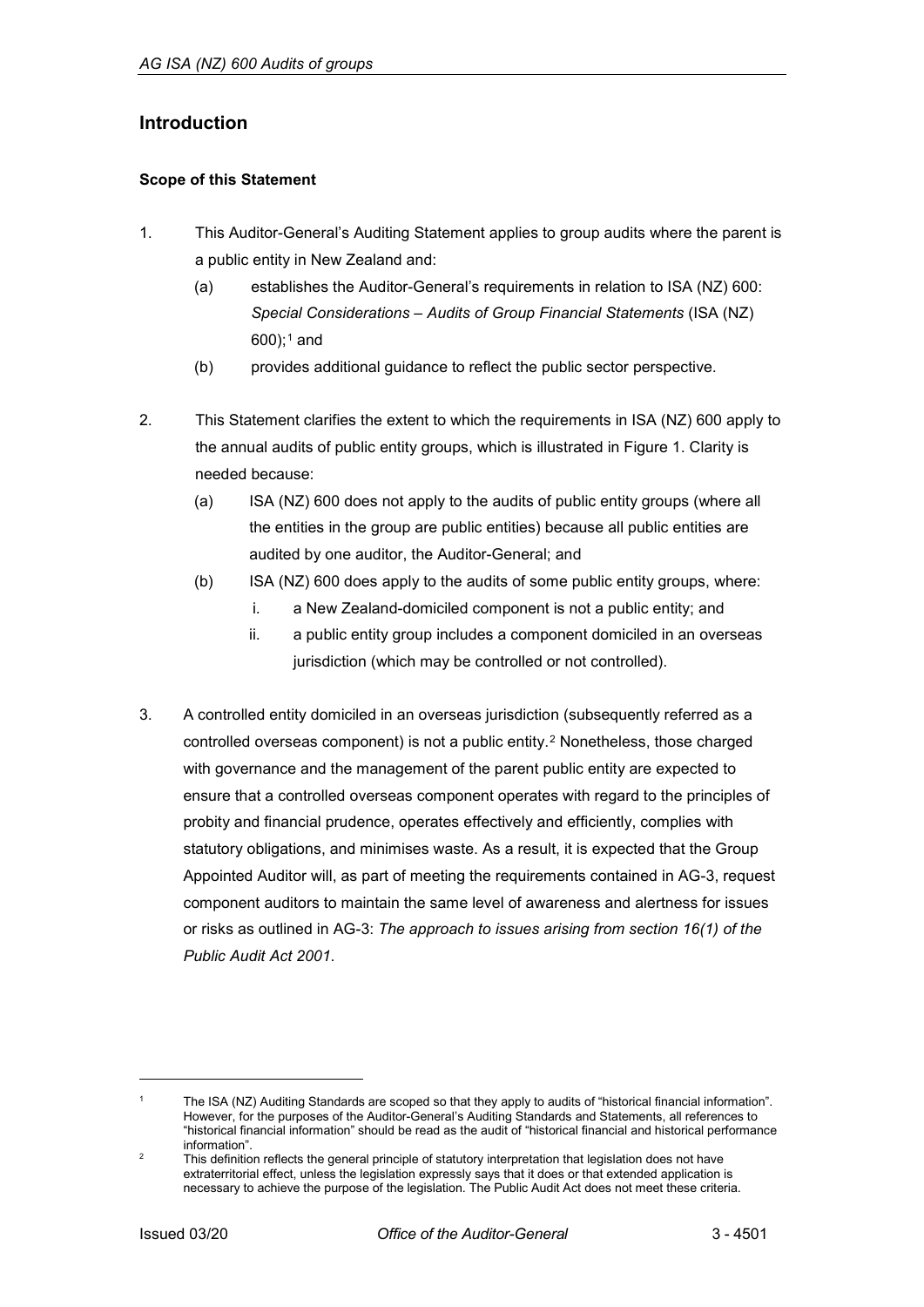## **Application**

- 4. Compliance with this Statement is mandatory for Appointed Auditors who carry out annual audits on behalf of the Auditor-General. This Statement requires compliance with all of the requirements of ISA (NZ) 600 and the additional requirements included in this Statement.
- 5. This Statement applies to audits of financial statements and/or performance information that have been prepared for reporting periods beginning on or after 1 April 2020, although earlier application is encouraged.

### <span id="page-2-0"></span>**Objectives**

#### *The Group Appointed Auditor's objective when a component is a public entity*

- 6. The objective of the Group Appointed Auditor is to:
	- (a) work co-operatively with Component Appointed Auditors of all components that are public entities, as if the Group and Component Appointed Auditors are part of the same audit firm, rather than complying with all of the requirements of ISA (NZ) 600; and
	- (b) obtain sufficient and appropriate audit evidence to form an opinion on the group financial and performance information.

# *The Component Appointed Auditor's objective when a component is a public entity*

7. The objective of the Component Appointed Auditor is to work co-operatively with the Group Appointed Auditor, as if the Group and Component Appointed Auditors are part of the same audit firm, to enable the Group Appointed Auditor to obtain sufficient and appropriate audit evidence to form an opinion on the group financial and performance information.

# *The Group Appointed Auditor's objective when a component is not a public entity*

8. The objective of the Group Appointed Auditor is to work with the component auditors of all non-public entity components in accordance with the requirements of ISA (NZ) 600 and the alternative requirements contained in this Statement, in order to obtain sufficient and appropriate audit evidence to form an opinion on the group financial and performance information.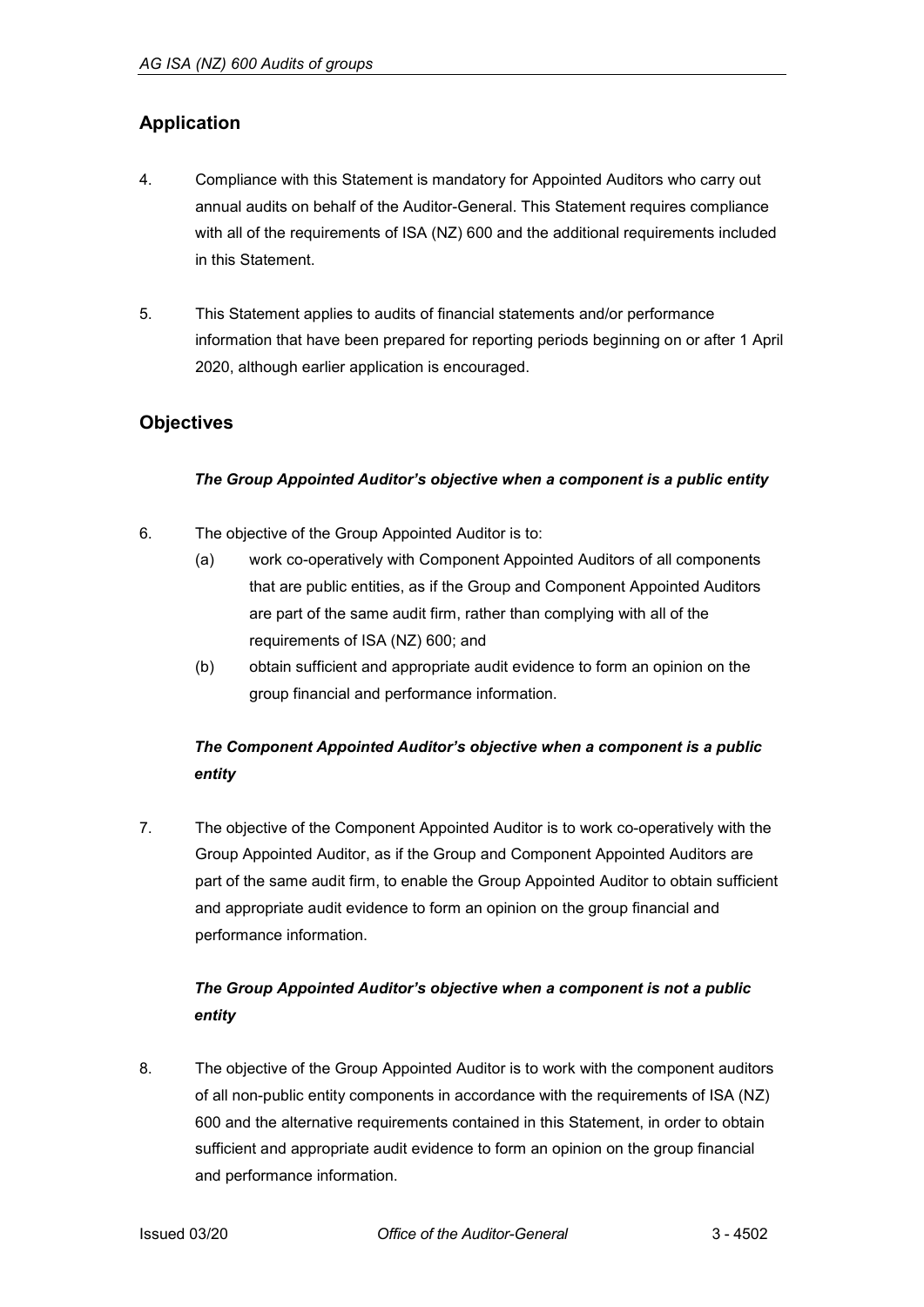### *The Group Appointed Auditor's objective when a component is a controlled overseas component*

9. In addition to the objective in paragraph 8, the objective of the Group Appointed Auditor is to ensure that AG-3 is appropriately applied to the audit of the Group, including controlled overseas components.

### <span id="page-3-0"></span>**Definitions**

- 10. For the purpose of this Auditor-General's Auditing Statement, the defined terms have the meanings attributed:
	- (a) in the Glossary of Terms issued by the New Zealand Auditing and Assurance Standards Board (the NZAuASB glossary) of the External Reporting Board (although, where a term with a specific meaning in the New Zealand public sector differs from the NZAuASB glossary, the New Zealand public sector definition shall prevail);
	- (b) in the Auditor-General's Glossary of Terms; and
	- (c) in the list below.

| <b>Component Appointed Auditor</b> |                                                                               | means the auditor appointed by the Auditor-General<br>who carries out the annual audit of a subsidiary or<br>component that is a public entity, on behalf of the<br>Auditor-General.                            |  |
|------------------------------------|-------------------------------------------------------------------------------|-----------------------------------------------------------------------------------------------------------------------------------------------------------------------------------------------------------------|--|
| Component auditor                  |                                                                               | means, as defined in ISA (NZ) 600, an auditor who, at<br>the request of the group engagement team, performs<br>work on the financial and performance information<br>related to a component for the Group audit. |  |
| Component that is a public         |                                                                               | means a subsidiary or component of a public entity (or                                                                                                                                                          |  |
| entity                             | entities) that is a public entity as defined in the Public<br>Audit Act 2001. |                                                                                                                                                                                                                 |  |
| Component that is not a public     | means a subsidiary or component of a public entity (or                        |                                                                                                                                                                                                                 |  |
| entity                             | entities) that is not a public entity as defined in the                       |                                                                                                                                                                                                                 |  |
|                                    | Public Audit Act 2001. This may include:                                      |                                                                                                                                                                                                                 |  |
|                                    | (a)                                                                           | a controlled overseas component; or                                                                                                                                                                             |  |
|                                    | (b)                                                                           | a component that is not controlled by a public                                                                                                                                                                  |  |
|                                    |                                                                               | entity (or entities) and is domiciled either in New                                                                                                                                                             |  |
|                                    |                                                                               | Zealand or an overseas jurisdiction.                                                                                                                                                                            |  |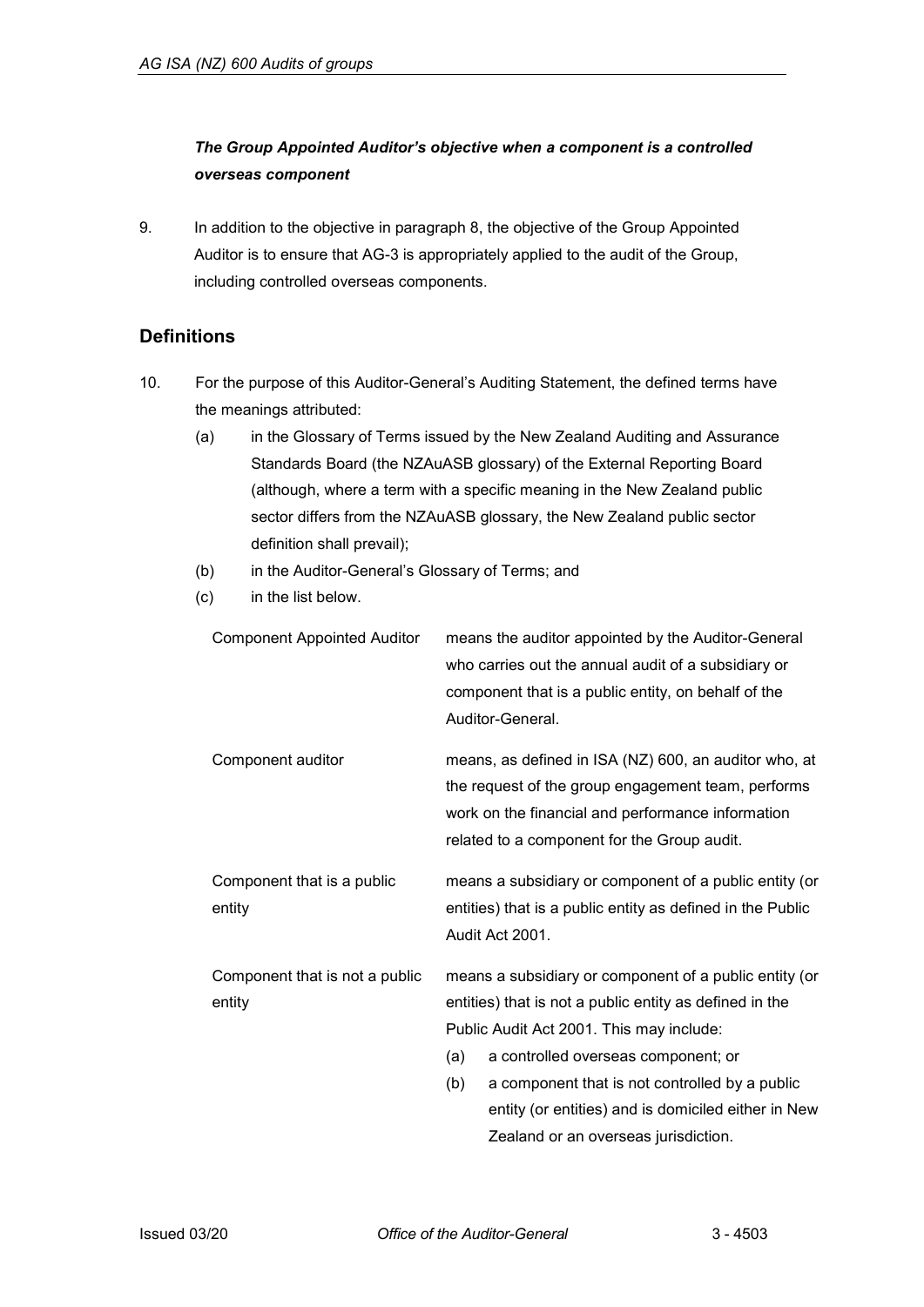Group Appointed Auditor means the auditor appointed by the Auditor-General who carries out the annual audit of the public entity group, on behalf of the Auditor-General.



### <span id="page-4-0"></span>**Requirements**

#### <span id="page-4-1"></span>**When components are public entities**

- 11. In developing the overall audit strategies and audit plans for the group in accordance with the requirements in AG ISA (NZ) [3](#page-4-2)00,<sup>3</sup> the Group Appointed Auditor shall work with Component Appointed Auditors as if they are part of the same audit firm to obtain sufficient and appropriate audit evidence in the most efficient way to be able to form an opinion on the group financial and performance information. To do this, the Group Appointed Auditor shall have regard to the requirements contained in ISA (NZ) 600 but take into account the Auditor-General's processes and standards that apply to the work of Component Appointed Auditors, including:
	- (a) taking account of the engagement acceptance and continuance requirements in AG PES 3 (Amended): *Quality control*, instead of meeting the requirements of paragraphs 12 to 13 of ISA (NZ) 600 on acceptance and continuance;

j

<span id="page-4-2"></span><sup>3</sup> Paragraphs 8 and 9 in AG ISA (NZ) 300 require all Appointed Auditors to consider the relevant public sector perspective when developing their overall audit strategy and audit plan.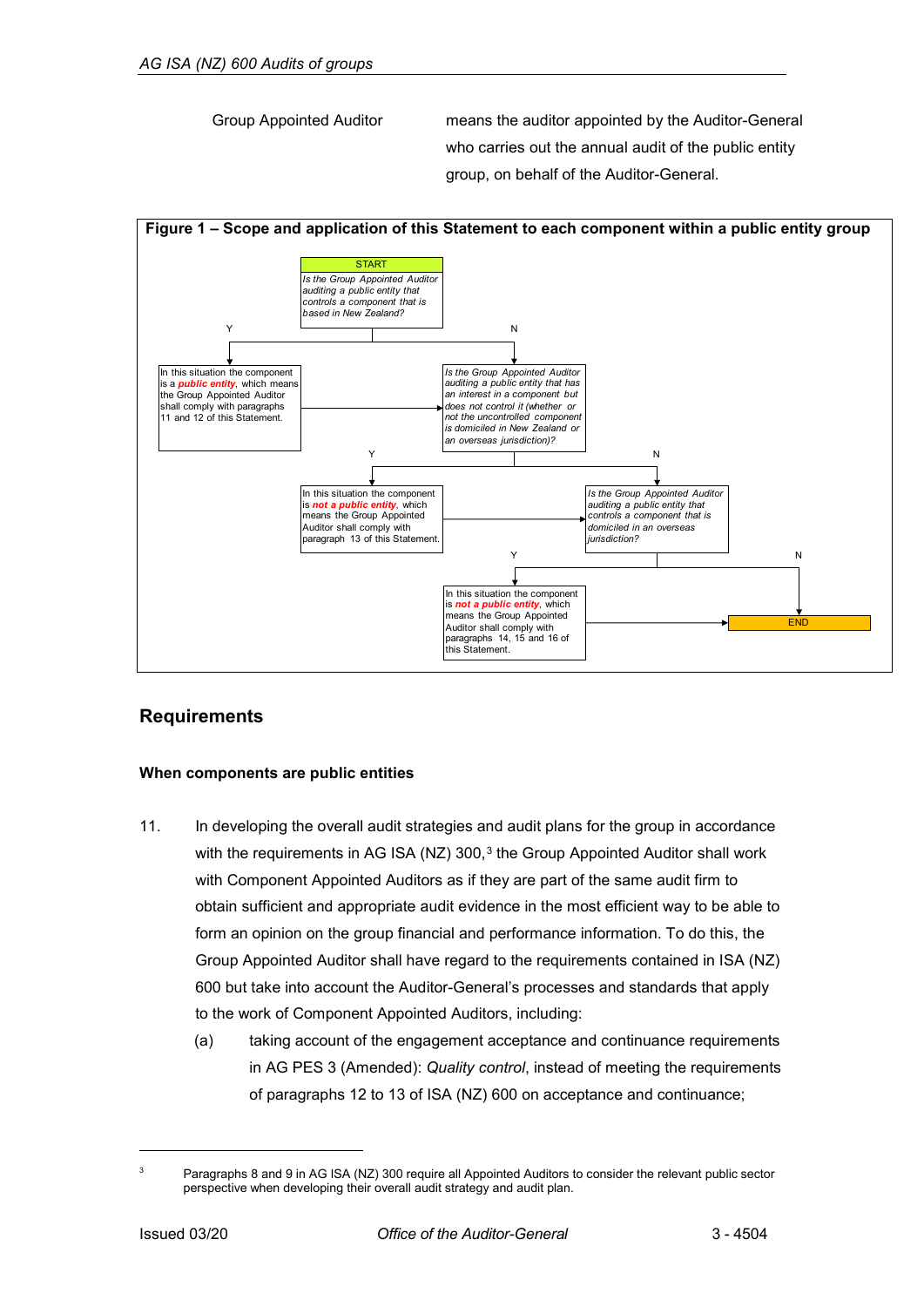- (b) taking account of the requirements in AG ISA (NZ) 210: *The terms of the audit engagement* to confirm the terms of the audit engagement, instead of meeting the requirement of paragraph 14 of ISA (NZ) 600 on agreeing the terms of audit engagement;
- (c) taking account of the requirements in AG ISA (NZ) 300: *Planning the annual audit* to incorporate the information and instructions contained in the applicable audit brief in their overall audit strategy and audit plan, in addition to the requirements of paragraphs 17 and 18 of ISA (NZ)  $600^4$  $600^4$  – in meeting this requirement, the Group Appointed Auditor may need to understand the information and instructions outlined in the applicable audit brief used by Component Appointed Auditors and work with them in their audit planning procedures;
- (d) taking account of the fact that Component Appointed Auditors are required to comply with the ethical and independence requirements in AG PES 1: *Code of ethics for assurance practitioners*, instead of meeting the requirements of paragraphs 19(a), 40(b), and NZ41.1(a) of ISA (NZ) 600, on obtaining confirmation that Component Appointed Auditors will comply with ethical and independence requirements;
- (e) taking account of the fact that Component Appointed Auditors are required to comply with the professional competence requirements in AG PES 3, instead of meeting the requirement of 19(b) (also reflected in paragraph 4) of ISA (NZ) 600, on obtaining confirmation that Component Appointed Auditors will comply with professional competence requirements; and
- (f) taking account of the requirements in AG ISA (NZ) 320: *Materiality in planning and performing an annual audit*, when meeting the requirements of paragraphs 21, 22, and 23 of ISA (NZ) 600.
- <span id="page-5-0"></span>12. In meeting the requirements of paragraph 11 of this statement, the Group Appointed Auditor may, in rare circumstances, need to review the audit files of a Component Appointed Auditor. In this situation, the Component Appointed Auditor shall provide access to the Group Appointed Auditor.

-

<span id="page-5-1"></span>As part of identifying significant components as required by paragraph 18(a) of ISA (NZ) 600, the group Appointed Auditor may consider whether a component is significant, in keeping wth paragraph A6 of ISA (NZ) 600, in the context of the requirements contained in AG-2, AG-3, and AG-4.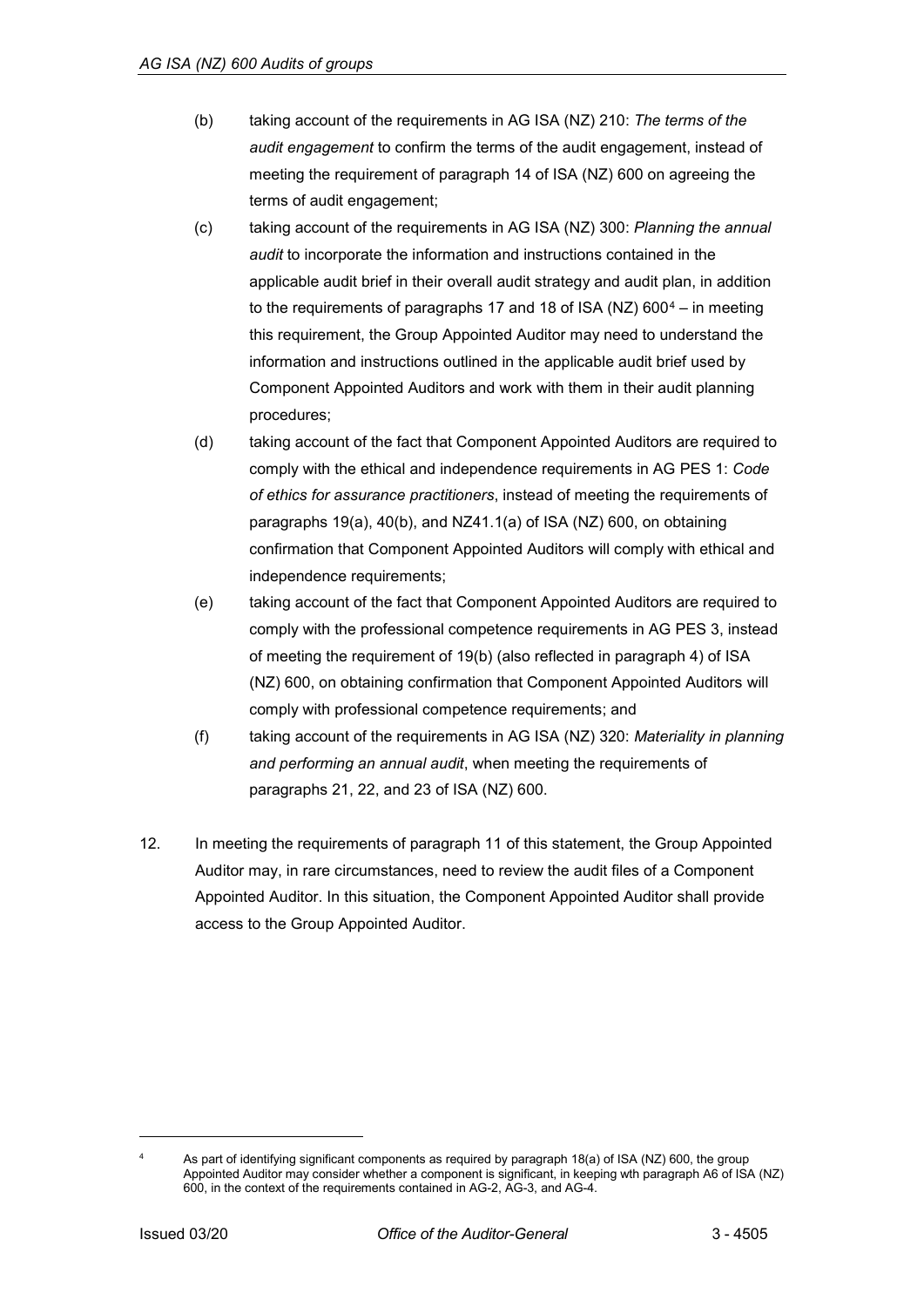#### **When components are not public entities**

#### *The component is not a public entity*

13. The Group Appointed Auditor shall carry out their audit in accordance with the requirements of ISA (NZ) 600 but shall comply with the engagement acceptance and continuance requirements in AG PES-3 (Amended) instead of meeting the requirements of paragraphs 12 to 13 of ISA (NZ) 600 on acceptance and continuance for group audits.<sup>[5](#page-6-1)</sup>

#### *The component is a controlled overseas component*

- 14. In addition to the requirement in paragraph 13, the Group Appointed Auditor shall request the component auditor to appropriately consider and report to the Group Appointed Auditor any issues or risks required to be identified under AG-3. This will normally require the Group Appointed Auditor to add additional material to the instructions sent to the component auditor to ensure that they appropriately consider and report any issue or risk required to be identified under AG-3.
- 15. Where this approach is not possible, the Group Appointed Auditor may need to assess whether those charged with governance of the parent public entity actively monitor compliance with AG-3 issues and risks within the controlled overseas component and determine whether any additional auditing procedures and/or reporting is necessary.
- 16. The Group Appointed Auditor shall report AG-3 issues and risks raised by the component auditor, in keeping with the requirements contained in AG-3.

#### <span id="page-6-0"></span>**When there are difficulties with the audit of a group**

- 17. Group or Component Appointed Auditors shall immediately contact the Assistant Auditor-General – Audit Quality if they:
	- (a) have any difficulties in applying this Statement;
	- (b) identify that the work of a Group Appointed Auditor, Component Appointed Auditor, or component auditor may be insufficient, in accordance with paragraph 43 in ISA (NZ) 600; or

j

<span id="page-6-1"></span><sup>5</sup> AG-3 does not apply to *uncontrolled* components because these entities are not public entities as defined in the Public Audit Act 2001.